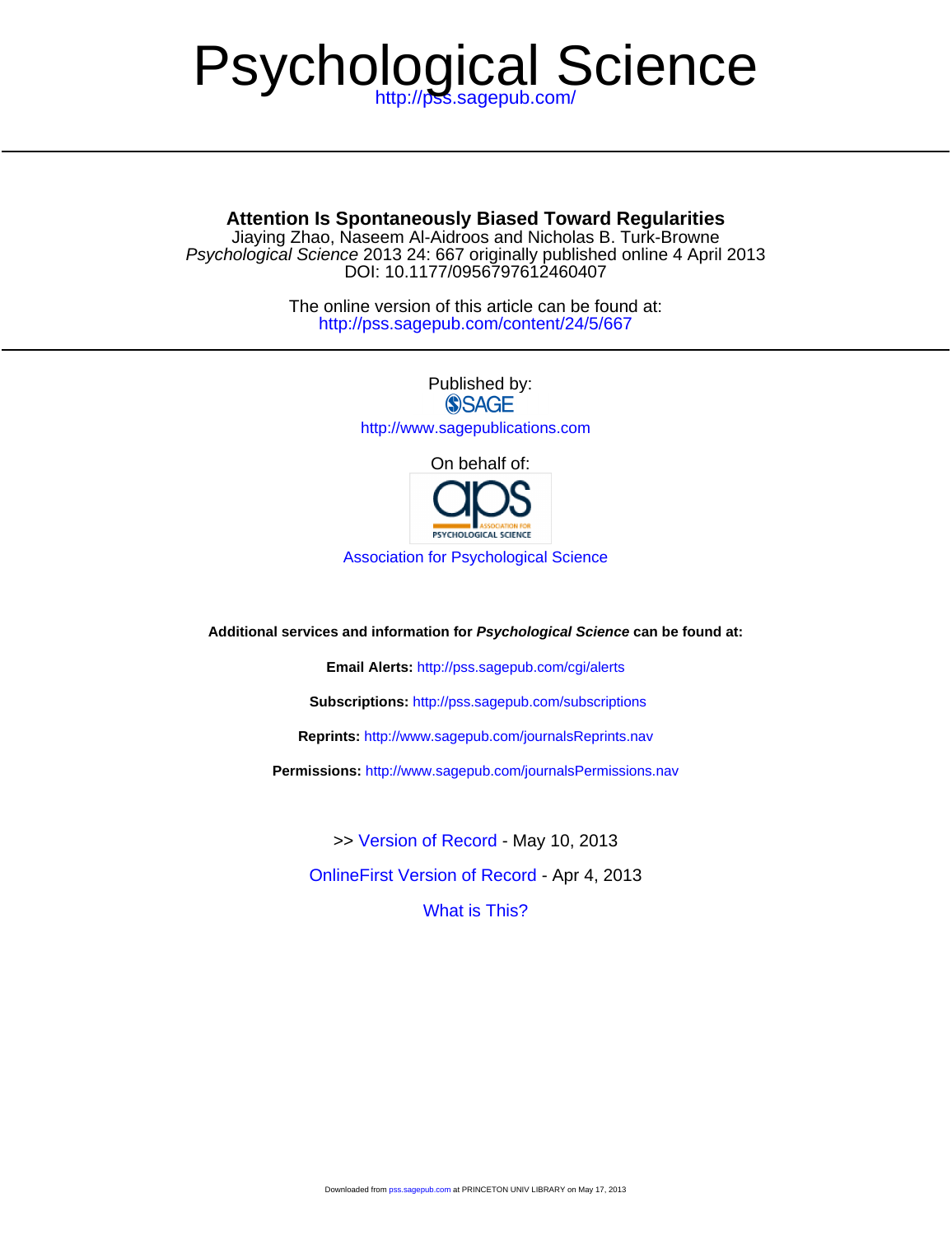

# Attention Is Spontaneously Biased Toward **Regularities**

Psychological Science 24(5) 667–677 © The Author(s) 2013 Reprints and permissions: sagepub.com/journalsPermissions.nav DOI: 10.1177/0956797612460407 pss.sagepub.com



Jiaying Zhao $^1$ , Naseem Al-Aidroos $^2$ , and Nicholas B. Turk-Browne<sup>1</sup>

<sup>1</sup>Princeton University and <sup>2</sup>University of Guelph

#### Abstract

Knowledge about regularities in the environment can be used to facilitate perception, memory, and language acquisition. Given this usefulness, we hypothesized that statistically structured sources of information receive attentional priority over noisier sources, independent of their intrinsic salience or goal relevance. We report three experiments that support this hypothesis. Experiment 1 shows that regularities bias spatial attention: Visual search was facilitated at a location containing temporal regularities, even though these regularities did not predict target location, timing, or identity. Experiments 2 and 3 show that regularities bias feature attention: Attentional capture doubled in magnitude when singletons appeared, respectively, in a color or dimension with temporal regularities among task-irrelevant stimuli. Prioritization of the locations and features of regularities is not easily accounted for in the conventional dichotomy between stimulus-driven and goal-directed attention. This prioritization may in turn promote further statistical learning, helping the mind to acquire knowledge about stable aspects of the environment.

#### Keywords

statistical learning, attentional capture, cognitive control, feature-based attention, spatial attention, visual search

Received 3/18/12; Revision accepted 7/26/12

The environment is highly structured, containing widespread regularities in terms of how objects co-occur over space and time. The mind extracts regularities via statistical learning (Fiser & Aslin, 2001; Perruchet & Pacton, 2006; Saffran, Aslin, & Newport, 1996; Turk-Browne, Scholl, Chun, & Johnson, 2009) and can use them to perceive and interact with the environment more efficiently. For example, exposure to regularities improves learning of object labels (Graf Estes, Evans, Alibali, & Saffran, 2007), facilitates object categorization (Turk-Browne, Scholl, Johnson, & Chun, 2010), and expands visual short-term memory capacity (Brady, Konkle, & Alvarez, 2009; Umemoto, Scolari, Vogel, & Awh, 2010). Given the prevalence and usefulness of regularities, we hypothesized that structured sources of information receive attentional priority in the context of other, noisier sources of information.

Attention is known to be controlled by two factors (Chun, Golomb, & Turk-Browne, 2011; Corbetta & Shulman, 2002; Jonides, 1981; Pashler, Johnston, & Ruthruff, 2001; Posner, 1980; Yantis, 2000). First, attention

can be driven exogenously by salient external stimuli (Itti & Koch, 2001; Wolfe & Horowitz, 2004), such as unique features (Theeuwes, 1992), abrupt onsets (Yantis & Jonides, 1984), new and looming motion (Abrams & Christ, 2003; Franconeri & Simons, 2003), and novelty (Johnston, Hawley, Plew, Elliott, & DeWitt, 1990). Second, attention can be directed endogenously by internal goals or task rules (Hopfinger, Buonocore, & Mangun, 2000; Miller & Cohen, 2001), which enhances the processing of goal-relevant stimuli irrespective of salience (Bacon & Egeth, 1994; Folk, Remington, & Johnston, 1992; cf. Theeuwes, 2004).

We propose that attention is also biased by statistical regularities, in a way that is not cleanly accounted for by the stimulus-driven vs. goal-directed framework. Prioritization of regularities is not stimulus driven, in the sense that regularities reflect stable relationships learned

Jiaying Zhao, Department of Psychology, Green Hall, Princeton University, Princeton, NJ 08540 E-mail: jiayingz@princeton.edu

Corresponding Author: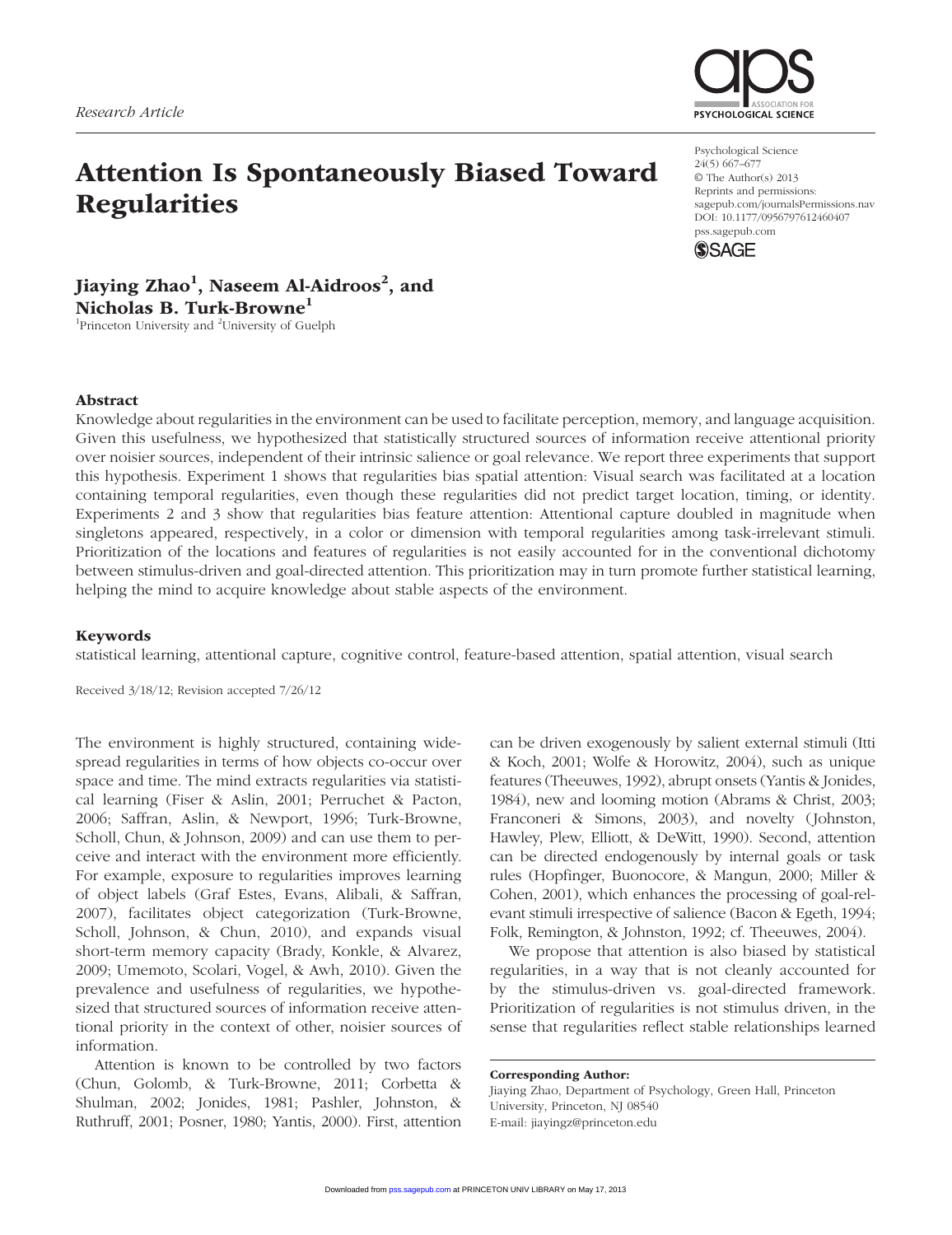over time. That is, the presence of regularities depends only on internal representations of prior experience and not on the salience of any given stimulus. Prioritization of regularities is also not goal directed, in the sense that statistical learning can occur incidentally during other tasks (Turk-Browne et al., 2010). Moreover, this learning can be expressed even when not required by the current task (Zhao, Ngo, McKendrick, & Turk-Browne, 2011).

This form of prioritization is reminiscent of cases in which learning of regularities helps guide attention to expected locations (Chun & Jiang, 1998; Summerfield, Lepsien, Gitelman, Mesulam, & Nobre, 2006) and features (Chalk, Seitz, & Seriès, 2010; Chun & Jiang, 1999). The critical difference between such contextual cuing and the hypothesized prioritization of regularities is the idea that attention might be biased by regularities even when they do not provide information that is helpful for task performance (e.g., information about target location or identity). That is, we tested the more radical claim that regularities among task-irrelevant stimuli spontaneously establish implicit attentional biases that influence performance in other tasks.

In three experiments, we examined the attentional prioritization of locations and features containing regularities. Participants viewed multiple streams of objects while monitoring for occasional visual search arrays. The stream in one "structured" location (Experiment 1), color (Experiment 2), or feature dimension (Experiment 3) was generated from temporal regularities. The remaining "random" streams were generated by shuffling the order of objects. The structured and random streams (and regularities) were irrelevant to the primary visual search task, in terms of both when and where the target appeared and which response was needed. Nevertheless, we hypothesized that responses would be faster when targets happened to appear in the location of the structured stream than in the location of a random stream, and that singletons in the structured color or dimension would capture attention more strongly than singletons in a random color or dimension.

# Experiment 1

The goal of this experiment was to test whether visual search is facilitated at a spatial location containing temporal regularities.

#### *Participants*

Twenty-five undergraduates (16 female, 9 male; mean age = 20.7 years) from Princeton University participated in the experiment for course credit. Participants reported normal or corrected-to-normal visual acuity and color vision and provided informed consent. The protocol was approved by the Princeton University Institutional Review Board (IRB).

#### *Stimuli*

Displays consisted of black shapes subtending 3.3° on a white background in four locations: top, bottom, left, and right of a central fixation cross. The stimuli in each stream were selected from four separate sets of nine shapes (Fig. 1b). The location of each stream was centered 5.1° from fixation and marked by a black outline. The stream in one location (counterbalanced across participants) was structured, whereas the streams in the three remaining locations were random. In the structured stream, the nine shapes were grouped arbitrarily for each participant into three "triplets" that remained constant throughout the experiment (e.g., ABC, DEF, GHI). Each triplet was repeated 50 times, and the order of triplets was randomized, with the constraint that no triplet could repeat back to back (e.g., DEFGHIDEFABCGHI . . .). In each random stream, the nine shapes were sequenced individually (i.e., not in triplets). Each shape was repeated 50 times, and the order of shapes was randomized, with the constraint that no shape could repeat back to back. Shapes from each stream appeared one at a time and synchronously, such that four shapes appeared per trial—one in each of the top, bottom, left, and right positions on the screen (Fig. 1a). This procedure resulted in 450 trials (9 unique shapes per stream  $\times$  50 repetitions), with the frequency of each individual shape equated within and across streams.

Shape streams were interrupted occasionally by a taskrelevant visual search array. Each array contained one target and three distractors in the four stream locations, with the location of the target determined randomly. The target was a *T* shape rotated 90° (i.e., pointing left) or −90° (i.e., pointing right). The distractors were *L* shapes rotated 0° (i.e., pointing right) or 180° (i.e., pointing left), with the horizontal line offset 20% from either the bottom or top of the vertical line to increase discrimination difficulty. The pointing directions of the target and distractors were counterbalanced in each array. For example, if the target pointed right, then two distractors pointed left and one distractor pointed right. This ensured that any given distractor did not predict target orientation. The target appeared with equal frequency at each of the four locations. Thus, there was no benefit of attending to the structured stream for finding the target, nor was the target location informative about which stream was structured.

#### *Apparatus*

Participants were seated 70 cm from a CRT monitor (refresh rate = 100 Hz). Stimuli were presented using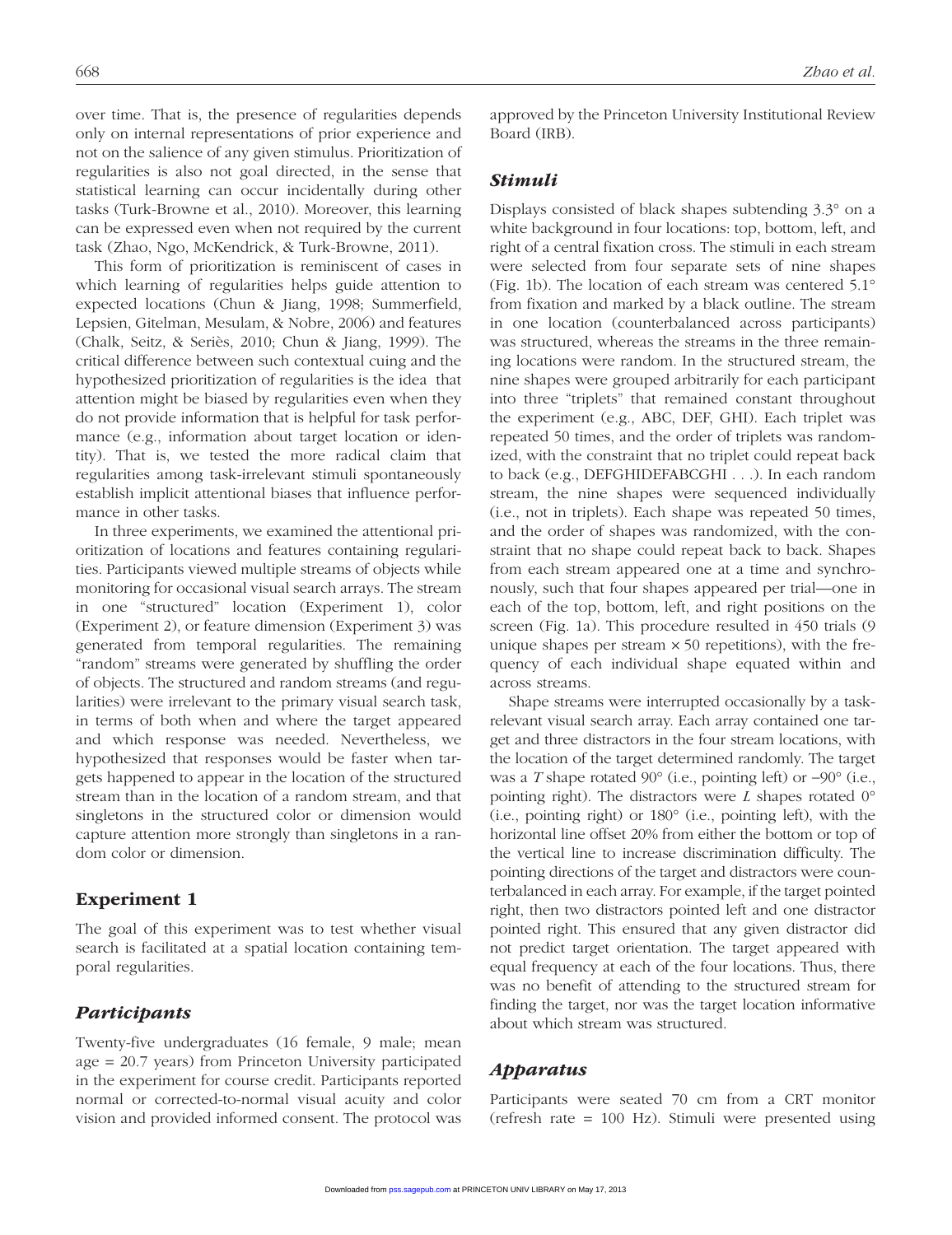

Fig. 1. Sample trial sequence, stimuli, and results from Experiment 1. Streams of shapes were shown at the top, bottom, left, and right of central fixation (a). These streams were interrupted occasionally by a visual search array that contained one *T* target (indicated here by an arrow) and three *L* distractors in the four stream locations. The task was to indicate whether the target pointed to the left or right. Each stream was generated from a different set of nine shapes (b). The stream in one location contained temporal regularities (the structured stream). The nine shapes in this stream were grouped into three triplets, whose members always appeared in the same order. The streams in the other locations did not contain temporal regularities (the random streams), with the nine shapes appearing in a random order. The graph shows mean response time in the visual search task as a function of whether the target appeared at the location of the structured stream or at the location of a random stream (c). Error bars indicate ±1 *SEM*. The asterisk indicates a significant difference between conditions (\**p* < .05).

MATLAB (The MathWorks, Natick, MA) and the Psychophysics Toolbox (Brainard, 1997; Pelli, 1997).

# *Procedure*

The experiment consisted of an exposure phase that included the shape streams and visual search trials, followed by a test phase to assess whether participants learned regularities. During exposure, each shape trial contained one shape from each of the four streams for 750 ms followed by an interstimulus interval (ISI) of 750 ms. Participants were instructed to fixate while attending to the four locations in order to complete occasional visual search trials. There were 80 search trials interspersed randomly into the 450 shape trials, which resulted in an average of 1 search trial for every 5.6 shape trials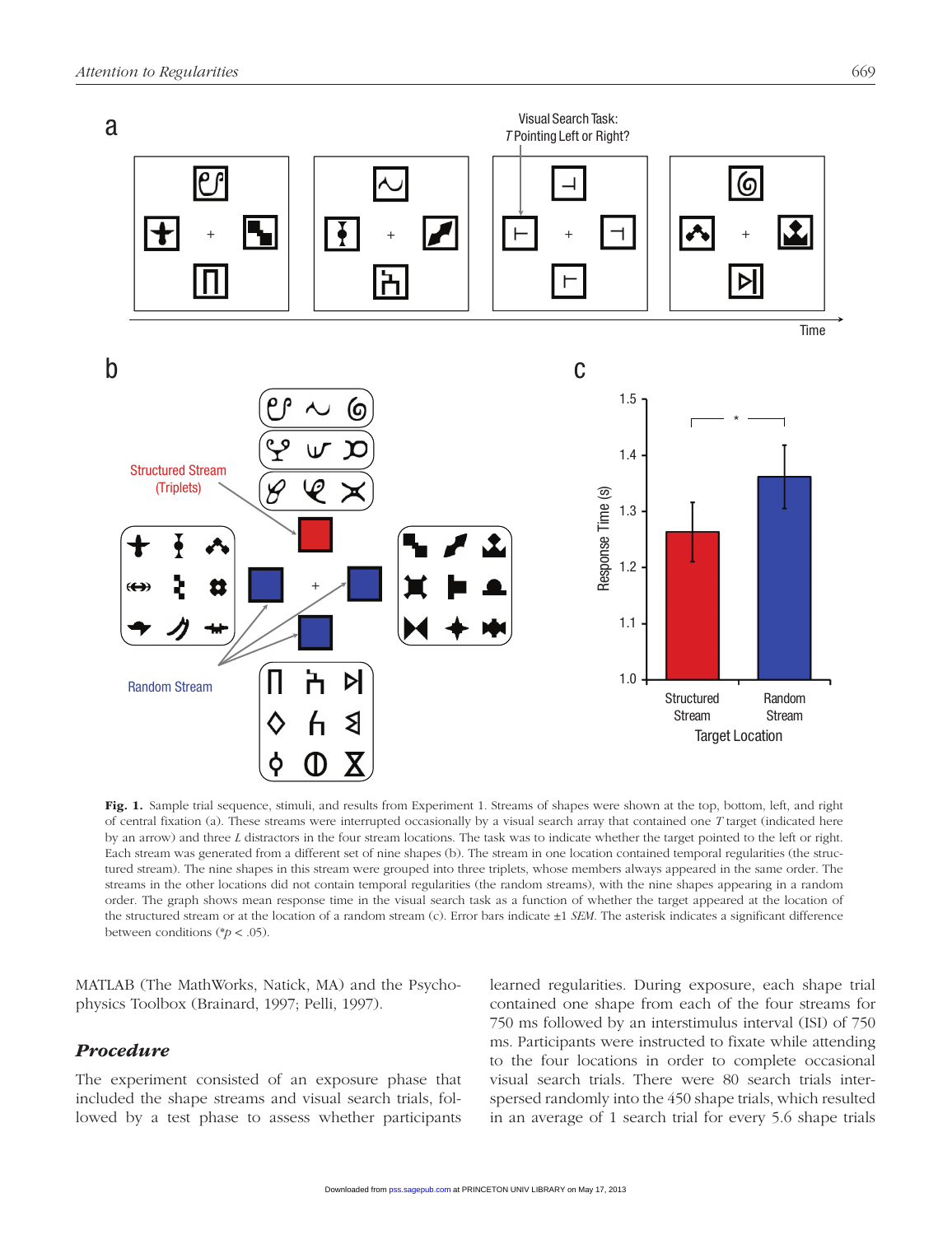(no search trials appeared back to back). Search arrays appeared for 750 ms, followed by an ISI that lasted a minimum of 750 ms. Participants indicated as quickly and accurately as possible whether the target pointed left or right (by pressing the "1" or "0" key, respectively). If they did not respond during the array presentation or ISI, the screen remained blank until response. Participants were first shown 5 random-shape trials and 1 search trial for practice and to clarify the instructions. Unlike many studies of statistical learning, in which the task during exposure is passive viewing, the search task in the present experiment provided a useful cover story for participants that helped obscure the purpose of the study.

To verify that participants were sensitive to regularities, we followed the exposure phase with a surprise two-alternative forced-choice test (Fiser & Aslin, 2002). In each trial, participants viewed two sequences of three shapes presented at fixation. Each shape appeared for 750 ms followed by a 750-ms ISI, and each sequence was separated by a 1,000-ms pause. Participants judged whether the first or second sequence seemed more familiar based on what they saw during exposure. One sequence was a triplet that had appeared repeatedly in the structured stream, and the other sequence was a "foil" composed of three shapes from the structured stream that never appeared sequentially. The foils were constructed by choosing one shape from each of the three triplets, which preserved their position in the original triplets (i.e., AEI, DHC, GBF). Each triplet was tested against each foil twice, which resulted in a total of 18 trials (3 triplets  $\times$  3 foils  $\times$  2 repetitions). This testing procedure equated the frequency of every triplet and foil at test, as well as the frequency of every individual shape. Thus, to discriminate triplets from foils, participants needed to know which particular shapes followed each other during exposure. The order of trials was randomized, and whether the triplet or foil appeared first was counterbalanced across trials.

After the test, an extensive debriefing was conducted. Participants were told about the triplets in the exposure phase and asked to report whether they had noticed any such regularities. Demand characteristics might encourage an affirmative response, so participants who reported awareness were additionally asked to identify which location contained regularities. Participants were asked several other questions, including how confident they were in the familiarity test, whether they used a strategy of attending to a specific location (and, if so, which location), and what they thought the experiment was testing.

# *Results and discussion*

Triplets were chosen over foils on 54.0% (*SD* = 7.9%) of test trials, which reveals that statistical learning occurred (chance = 50%), *t*(24) = 2.52, *p* = .02, *d* = 0.50. This finding demonstrates, for the first time, that temporal regularities at one spatial location can be learned when embedded among other random sources of input at different locations.

The critical test of our hypothesis was whether regularities were preferentially attended during the exposure phase. If they were, target discrimination should have been facilitated at the structured location compared with the random locations. The task used in this experiment elicited high accuracy, so we focused on response time (RT) as a more sensitive measure (accuracy data are reported in the Supplemental Material available online). Only trials with correct responses were included in RT analyses, and RTs greater than 3 standard deviations from the mean in each condition (1.2% of all trials) were excluded.

Target-discrimination RTs (Fig. 1c) were faster for targets in the structured location than in the random locations,  $t(24) = 2.31$ ,  $p = .03$ ,  $d = 0.46$ . In debriefing, 7 participants reported noticing regularities during the exposure phase, but only 1 of these participants correctly identified which location contained regularities (chance = 25%; binomial test:  $p = .87$ ). Regardless, the RT difference was reliable without these 7 participants,  $t(17) = 2.80$ ,  $p =$ .01,  $d = 0.66$ .

Although shape streams were task irrelevant, search items appearing in the location of the structured stream were preferentially attended. These results suggest that attention is biased toward the locations of regularities.

# Experiment 2

The goal of this experiment was to generalize the findings of Experiment 1 from spatial attention to feature attention by testing whether temporal regularities among shapes in a color enhance attentional capture by that color.

#### *Participants*

Twenty new Princeton University undergraduates (12 female, 8 male; mean age = 20.1 years) participated in the experiment for course credit. Participants reported normal or corrected-to-normal visual acuity and color vision and provided informed consent. The protocol was approved by the Princeton University IRB.

#### *Stimuli*

Two sets of shapes were randomly selected for each participant from the sets used in Experiment 1. The shapes in one set were colored red (red, green, blue values: 255, 0, 0, respectively) and the shapes in the other set were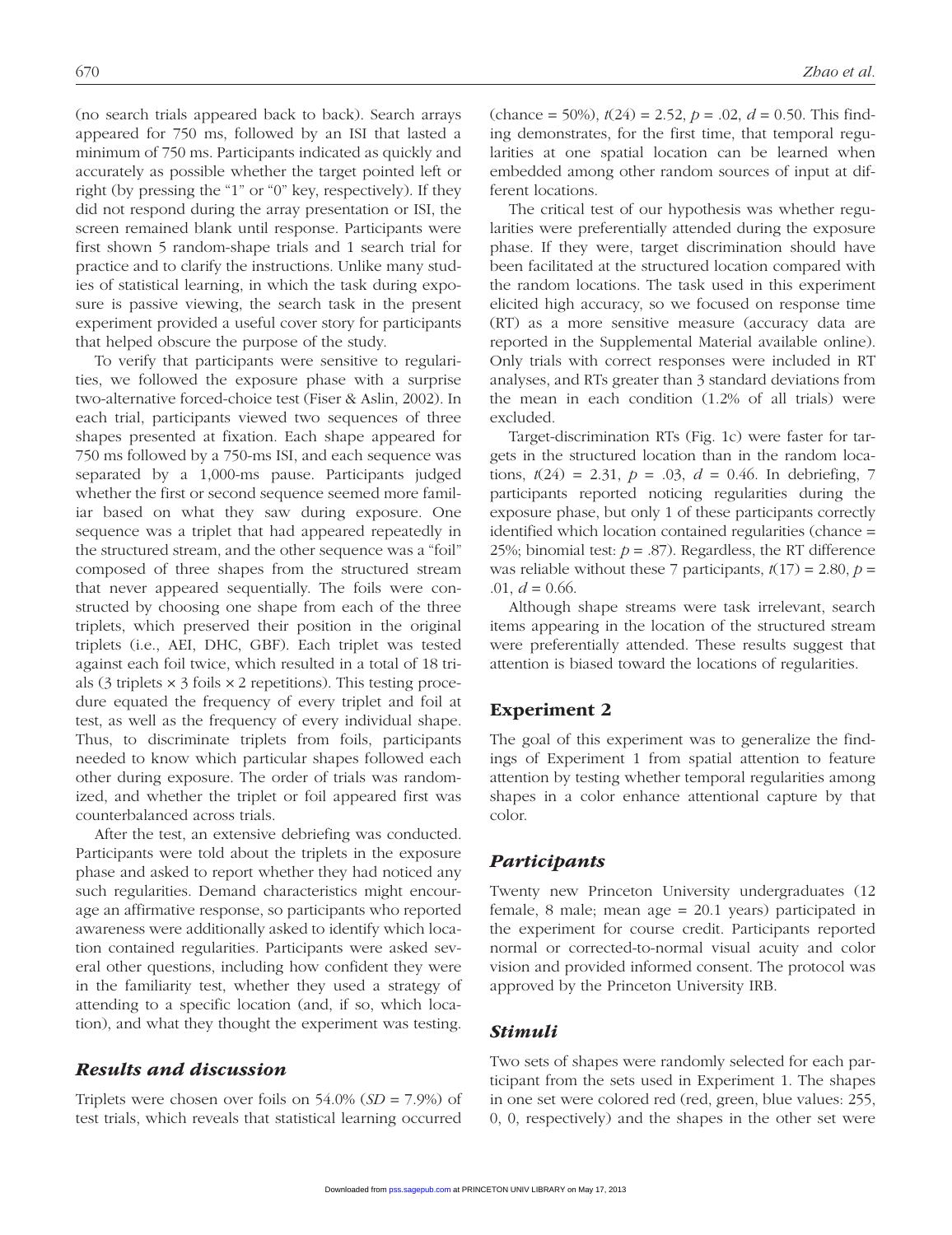colored green (red, green, blue values: 0, 255, 0, respectively). One color was chosen for the structured set and the other color for the random set, and this color assignment was counterbalanced across participants (Fig. 2b). Shapes in the structured set were grouped into three triplets, and a temporal stream was generated by pseudorandomly sequencing 40 repetitions of each triplet. Shapes in the random set were sequenced individually by pseudorandomizing 40 repetitions of each shape. The two streams were then interleaved into one temporal stream of 720 shapes (9 shapes  $\times$  40 repetitions  $\times$  2 colors). This interleaving was done by randomly sampling shapes in each color stream in order and without replacement, with the constraint that the difference in the number of

remaining shapes per stream could not exceed 6. Shapes in the interleaved stream appeared one at a time in the center of the display (Fig. 2a).

The shape stream was interrupted occasionally by a task-relevant visual search array. Each search array consisted of one rotated *T* target and three *L* distractors (with the horizontal line offset 20% from either the bottom or top of the vertical line) in the four locations from Experiment 1, with the location of the target determined randomly. To assess attention to color, we included one item in every search array (the singleton) that was colored differently than the remaining three black items. This singleton appeared with equal frequency in the color of the structured or random set. The target and



Fig. 2. Sample trial sequence, stimuli, and results from Experiment 2. A single stream of red and green shapes appeared at central fixation (a). This stream was interrupted occasionally by a visual search array that contained one *T* target (indicated here by an arrow) and three *L* distractors. One of the items in the array was a red or green color singleton, which could appear as either the target or one of the distractors. Regardless, the task was to indicate whether the target pointed to the left or right. The central stream was created by randomly interleaving shapes from separate red and green streams (b), each generated from a different set of nine shapes. One of these color streams contained temporal regularities (the structured color). The nine shapes in this stream were grouped into three triplets, whose members always appeared in the same order. The other stream did not contain temporal regularities (the random color), with the nine shapes appearing in a random order. The graph shows mean response time in the visual search task as a function of whether the singleton was the target or a distractor and whether its color matched the structured or random stream. Error bars indicate ±1 *SEM*. Asterisks indicate significant differences between conditions (\**p* < .05, \*\**p* < .01, \*\*\**p* < .001).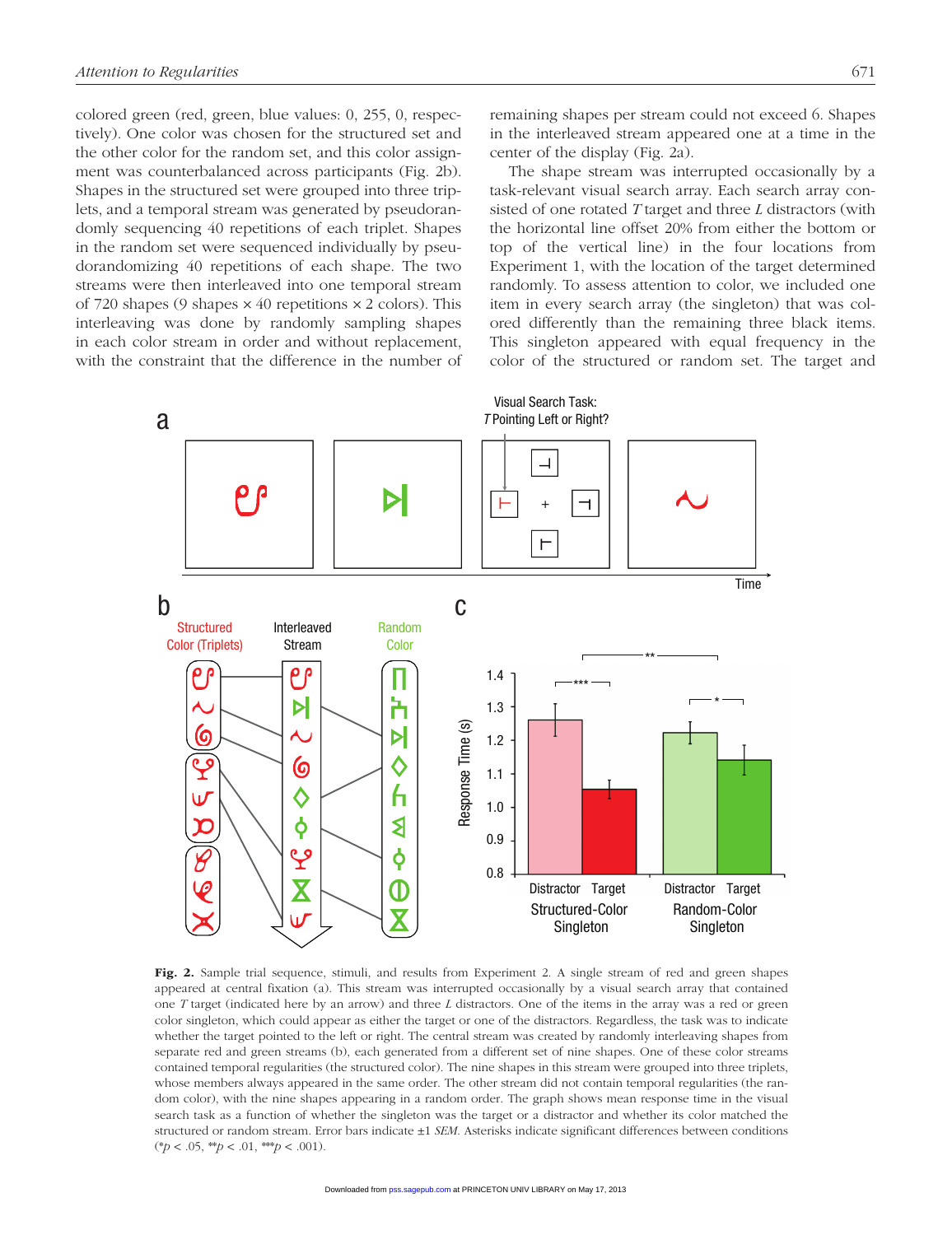each distractor served as the singleton with equal frequency, and the target appeared at each location with equal frequency. Thus, the shapes were not predictive of which item would be the singleton, what color the singleton would be, where the target would appear, or which response was correct.

#### *Apparatus*

The apparatus was the same as in Experiment 1.

#### *Procedure*

As in Experiment 1, participants completed exposure and test phases. During exposure, each shape trial contained one shape for 500 ms followed by an ISI of 500 ms. Participants were instructed to fixate and passively view shapes while waiting for visual search arrays. The 720 shape trials were randomly interrupted by 128 visual search trials (none back to back), which resulted in an average of 1 search trial for every 5.6 shape trials. The search arrays appeared for 750 ms, followed by a minimum ISI of 750 ms. Participants indicated whether the target pointed left or right (by pressing the "1" or "0" key, respectively)—regardless of its color and location (accuracy data are again reported in the Supplemental Material). Prior to exposure, participants were shown 5 random shape trials and 1 search trial for practice and to clarify the instructions. The test phase was identical to that in Experiment 1, with triplets and foils drawn from the structured color set. After the test phase, an extensive debriefing was conducted.

# *Results and discussion*

Triplets were chosen over foils on 61.1% (*SD* = 14.9%) of test trials, which reveals that statistical learning occurred (chance = 50%), *t*(19) = 3.34, *p* = .003, *d* = 0.75. Thus, temporal regularities of shapes in one color can be learned despite interruptions by random stimuli in another color.

Target-discrimination RTs (Fig. 2c) were analyzed with a 2 (singleton type: target, distractor) × 2 (singleton color: structured, random) repeated measures analysis of variance (ANOVA). As a manipulation check that color singletons captured attention, we analyzed the speed of target responses and found that they were indeed faster for target singletons than for distractor singletons: main effect of singleton type,  $F(1, 19) = 17.33, p < .001, \eta_p^2 =$ .48. Planned comparisons revealed that this occurred for singletons in both the structured color,  $t(19) = 4.26$ ,  $p <$ .001, *d* = 0.95, and the random color, *t*(19) = 2.60, *p* = .02,  $d = 0.58$ . There was no main effect of singleton color,  $F(1)$ , 19) = 1.61,  $p = .22$ ,  $\eta_p^2 = .08$ .

The critical test of our hypothesis was whether attentional capture (defined as the RT difference between distractor singletons and target singletons) was enhanced for the structured color. Indeed, there was an interaction between singleton type and singleton color, with greater attentional capture for the structured color than for the random color,  $F(1, 19) = 8.34$ ,  $p = .009$ ,  $\eta_p^2 = .30$ . In debriefing, 6 participants reported noticing regularities during exposure, but only 2 of these participants correctly identified which color contained regularities (chance = 50%; binomial test:  $p = .89$ ). Regardless, the interaction remained reliable without these 6 participants,  $F(1, 13) = 4.97, p = .04, \eta_p^2 = .28.$ 

Although shapes were task irrelevant, search items appearing in the color of shapes with temporal regularities were preferentially attended. These results suggest that attention is biased toward the features of regularities.

#### Experiment 3

The goal of this experiment was to extend the findings of Experiment 2 by testing whether temporal regularities in a feature dimension enhance capture by a singleton in that dimension.

#### *Participants*

Thirty new Princeton University undergraduates (20 female, 10 male; mean age = 19.9 years) participated in the experiment for course credit. Participants reported normal or corrected-to-normal visual acuity and color vision and provided informed consent. The protocol was approved by the Princeton University IRB.

#### *Stimuli*

Displays consisted of lines varying in two feature dimensions: color (red, green, blue, yellow, orange, or purple) and orientation (15°, 45°, 75°, 105°, 135°, or 165°). We used six values per dimension to ensure that values were discriminable. One dimension was chosen as structured and the other as random (Fig. 3c). In the color group  $(n = 15)$ , the six colors were randomly assigned to three "pairs" for each participant, and a temporal stream of colors was generated by pseudorandomly sequencing 60 repetitions of each pair. A temporal stream of orientations was generated by pseudorandomly sequencing 60 repetitions of each of the six individual orientations. These structured (color) and random (orientation) feature sequences were overlaid to create a single stream of  $360$  colored lines (6 lines  $\times 60$  repetitions). This process was reversed for the orientation group ( $n = 15$ ), with orientations being structured (sequenced in pairs) and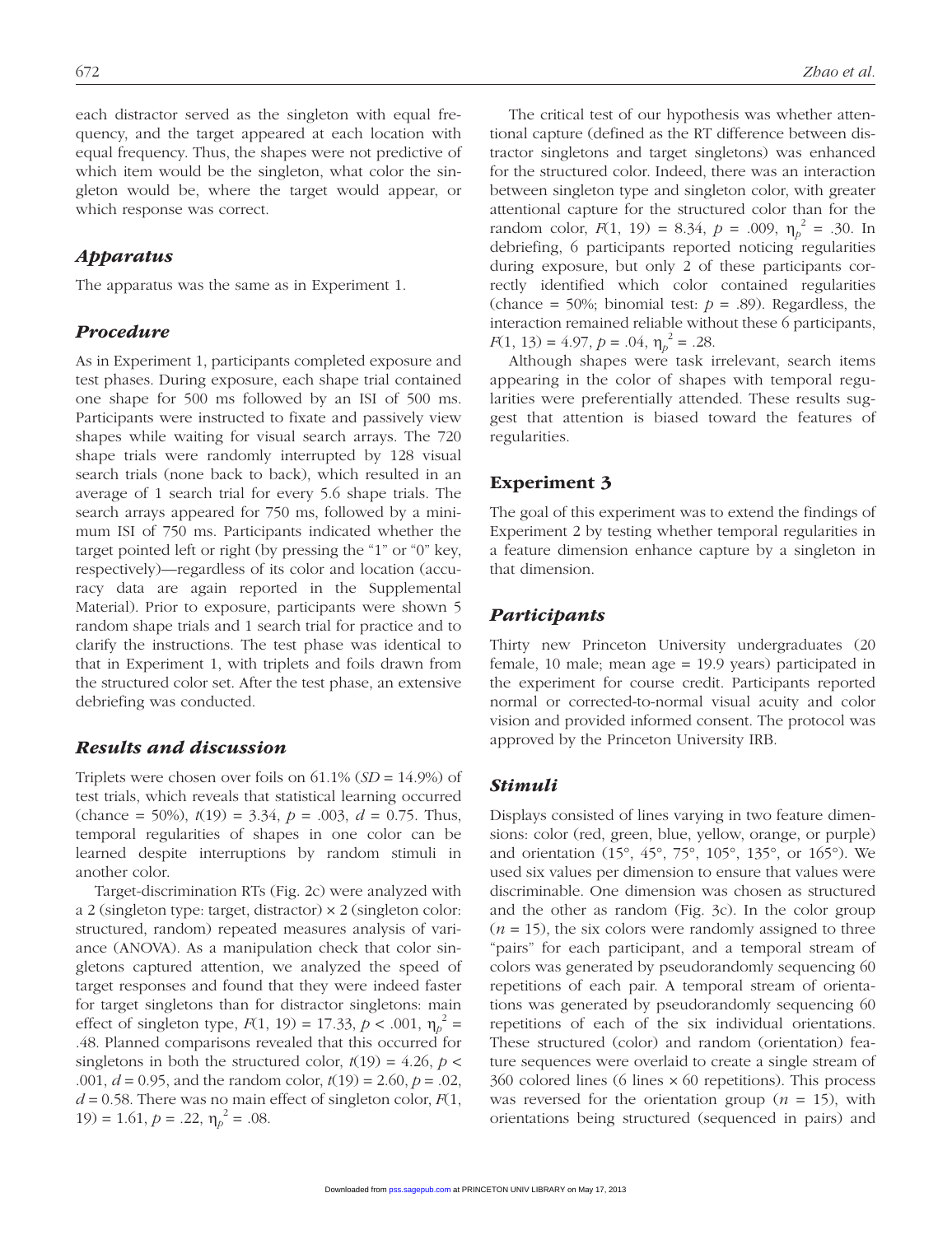

Fig. 3. Sample trial sequence, conditions, stimuli, and results from Experiment 3. A single stream of oriented colored lines appeared at central fixation (a). This stream was interrupted occasionally by a visual search array that contained one solid-line target (indicated here by an arrow) among 15 broken-line distractors. The task was to indicate whether the target was a thick or thin line. One of the items in the array was a singleton (b), which differed in either color or orientation from all other items and appeared as either the target or one of the distractors. Participants were assigned to two groups (c). In the color group, the colors of the lines contained temporal regularities, but the orientations did not. The six colors were combined into three pairs, whose members always appeared in the same order; in contrast, the six orientations appeared in a random order. In the orientation group, the orientations of the lines contained temporal regularities, but the colors did not. The six orientations were combined into three pairs, whose members always appeared in the same order; in contrast, the six colors appeared in a random order. The graph shows mean response time in the visual search task as a function of group and type of search array (d). Error bars indicate ±1 *SEM*. Asterisks indicate significant differences between conditions and groups (\*\* $p < .01$ , \*\* $p < .001$ ).

colors being random (sequenced individually). For both groups, the lines subtended 2.4° and appeared one at a time in the center of the display (Fig. 3a).

The line stream was interrupted occasionally by a task-relevant visual search array. Each search array contained either a color singleton or an orientation singleton. The four search locations from previous experiments were surrounded by 12 additional locations, which yielded arrays of 16 lines in a diamond arrangement  $(18.2^{\circ} \times 18.2^{\circ})$ . The larger set size was used to enhance pop-out for orientation singletons because a pilot study with four lines did not lead to a baseline capture effect. The search target was a solid line, whereas distractor lines contained a 0.2° gap (creating a form of serial search; Treisman & Souther, 1985). Because orientation was a dimension of interest, we avoided the orientationdiscrimination task from Experiments 1 and 2. Instead, participants judged whether the target line was thick or thin. Half of the lines in each array were thick (0.20°), and the other half of the lines were thin (0.16°). All but one line had the same color and orientation (chosen randomly for each array). The singleton differed in either color or orientation (equated for frequency), with its value in the other dimension matching the other lines (Fig. 3b).

The target and singleton appeared randomly in the four locations used in Experiments 1 and 2, although participants were not informed about this. The singleton was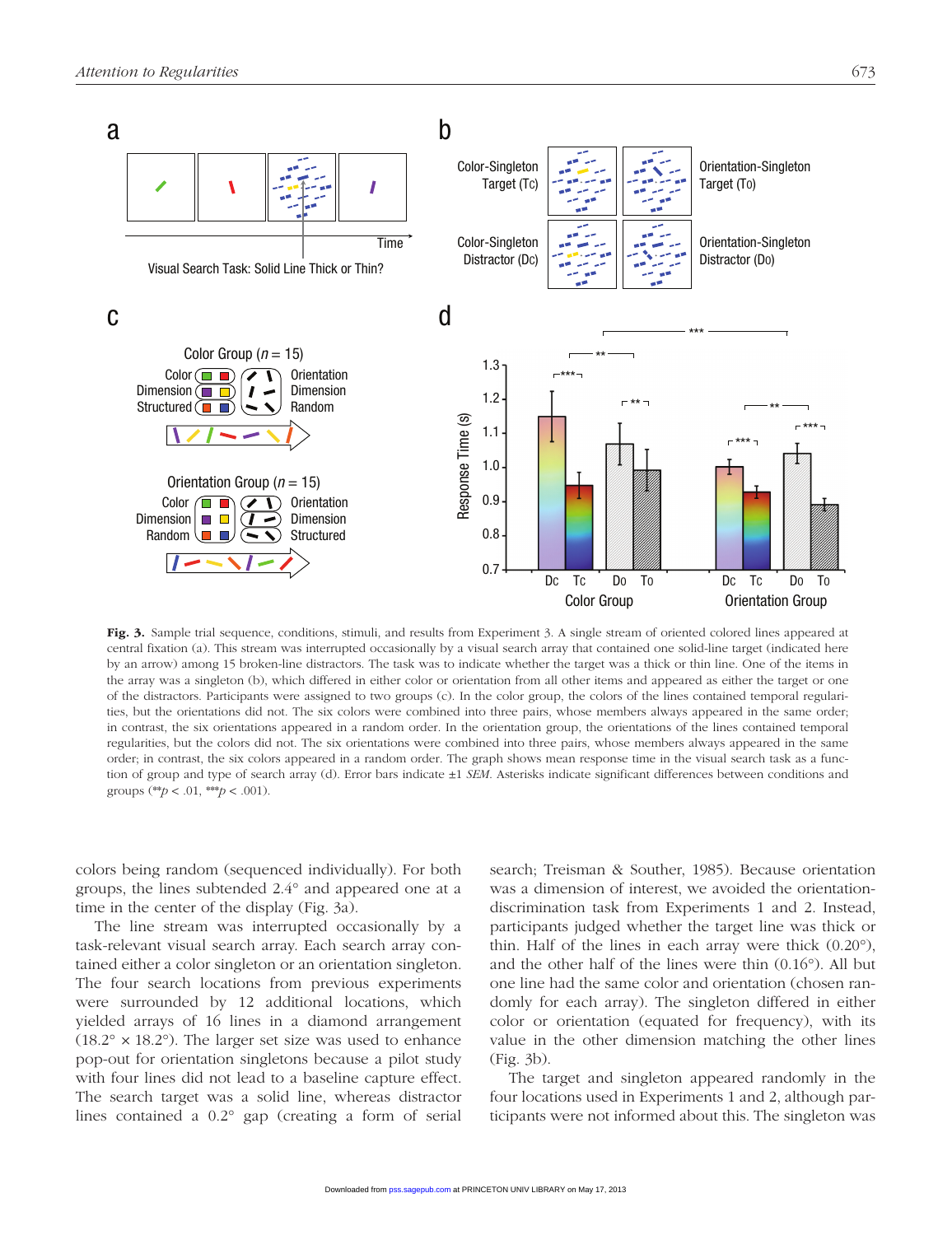the target on 50% of search trials. This change from Experiment 2 (in which 25% of singletons were targets) was made to increase statistical power in light of the smaller overall number of trials in this experiment. It is important to note that although the singleton was partly informative about the target location, this was true for singletons in both the structured and random dimensions. Therefore, this predictiveness cannot explain differences between the color and orientation groups—the search arrays were identical for all participants. The line trials were not predictive of which search item would be the singleton, what dimension the singleton would appear in, what feature value it would have in that dimension, where the target would appear, or which response was correct.

#### *Apparatus*

The apparatus was the same as in Experiments 1 and 2.

#### *Procedure*

The exposure phase was similar to that used in Experiment 2 (with colored and oriented lines appearing instead of colored shapes), except that search arrays appeared for 1,000 ms with a minimum ISI of 500 ms. The array duration was extended because of the larger set size. The 360 line trials were interrupted by 80 visual search trials (none back to back), which resulted in an average of 1 search trial for every 4.5 line trials (accuracy data are again reported in the Supplemental Material). Prior to exposure, participants were shown 5 random shape trials and 1 search trial for practice and to clarify the instructions. The test phase was similar to that used in Experiments 1 and 2, except that pairs were tested rather than triplets, and test lines appeared with only the structured dimension varying (all horizontal in the color group, and all black in the orientation group). Each pair was tested twice against three two-line foils. After the test phase, an extensive debriefing was conducted.

#### *Results and discussion*

Pairs were chosen over foils on 66.3% (*SD* = 13.4%) and 72.6% (*SD* = 15.9%) of test trials by the color and orientation groups, respectively, which revealed that statistical learning occurred in both dimensions (chance = 50%): color group,  $t(14) = 4.73$ ,  $p < .001$ ,  $d = 1.22$ ; orientation group,  $t(14) = 5.50, p < .001, d = 1.42$ . These levels did not differ between groups, *t*(28) = 1.17, *p* = .25, *d* = 0.43. This replicates findings that regularities in one feature dimension can be learned despite randomness in another feature dimension (Turk-Browne, Isola, Scholl, & Treat, 2008).

Target-discrimination RTs (Fig. 3d) were analyzed with a 2 (group: color, orientation; between subjects) × 2 (singleton type: target, distractor; within subjects)  $\times$  2 (singleton dimension: color, orientation; within subjects) mixed-effects ANOVA. We observed a robust main effect of singleton type across both groups,  $F(1, 28) = 70.01$ ,  $p < .001$ ,  $\eta_p^2 = .71$ , and separately within the color group, *F*(1, 14) = 27.01, *p* < .001,  $\eta_p^2$  = .66, and the orientation group,  $F(1, 14) = 68.32, p < .001, \eta_p^2 = .83$ , which confirms that our manipulation of attentional capture was successful. Separate mixed-effects ANOVAs within each singleton dimension across groups revealed this main effect of singleton type for both the color dimension, *F*(1,  $28$  = 38.17, *p* < .001,  $\eta_p^2$  = .58, and the orientation dimension,  $F(1, 28) = 59.43, p < .001, \eta_p^2 = .68$ . Planned comparisons further revealed this capture effect for both dimensions within both groups ( $ps < .002$ ,  $ds > 1.00$ ).

The critical test of our hypothesis was whether attentional capture was stronger for singletons in the structured dimension than in the random dimension. Indeed, there was a three-way crossover interaction between group, singleton type, and singleton dimension, *F*(1, 28) = 19.18, *p* < .001,  $\eta_p^2$  = .41, with greater attentional capture for color than orientation singletons in the color group,  $F(1, 14) = 9.56$ ,  $p = .008$ ,  $\eta_p^2 = .41$ , and greater attentional capture for orientation than color singletons in the orientation group,  $F(1, 14) = 12.28$ ,  $p =$ .003,  $\eta_p^2 = .47$ . This interaction was found separately within each singleton dimension, with greater attentional capture in the color than orientation group for color singletons,  $F(1, 28) = 8.20$ ,  $p = .007$ ,  $\eta_p^2 = .23$ , and greater attentional capture in the orientation than color group for orientation singletons,  $F(1, 28) = 6.22$ ,  $p = .02$ ,  $\eta_p^2 = .18$ . No other main effects or interactions reached significance ( $ps$  > .23,  $\eta_p^2 s$  < .06). In debriefing, 6 participants in each of the color and orientation groups reported noticing regularities, but only 2 participants per group correctly identified which dimension contained regularities (chance = 50%; binomial test:  $p = .93$ ). Regardless, the three-way interaction remained reliable without the inclusion of these 12 participants,  $F(1, 16) = 13.36$ ,  $p =$ .002,  $\eta_p^2$  = .46, as did all two-way interactions (*ps* < .04).

Although the line stream was task irrelevant, search items that were unique in the dimension with temporal regularities were preferentially attended. These results suggest that attention is biased toward feature dimensions that contain regularities.

#### General Discussion

Across three studies, we found that the locations and features of objects embedded in temporal regularities received priority in visual search. We interpret this effect as reflecting an implicit attentional bias for regularities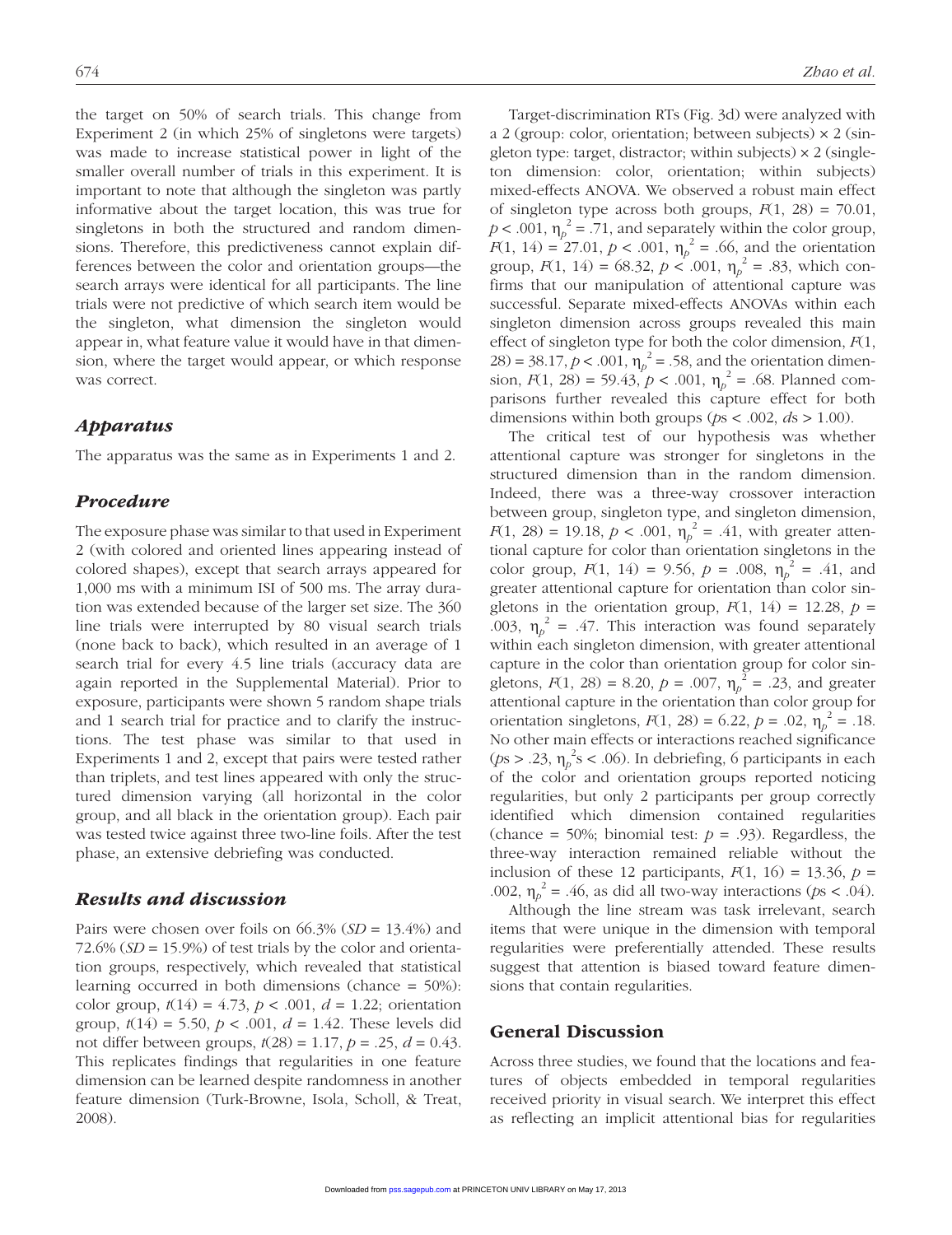during statistical learning—that is, an increased likelihood of attending to the structured stream just before the search array appeared. This bias may combine with other orthogonal cues to determine the allocation of attention at any given moment, such as the salience of particular stimuli and the goal of finding the search target.

One explanation for this bias focuses on randomness. Because participants could not know in advance which stream was structured, they may have initially sampled all locations and features. When attempts to learn in random streams failed, attention may have redirected to other streams, eventually settling on the structured stream. Indeed, encountering randomness prevents subsequent learning about the same input (Gebhart, Aslin, & Newport, 2009; Jungé, Scholl, & Chun, 2007).

An alternative explanation focuses on structure. Because regularities in the structured stream matched prior experience, they may have either attracted attention that was initially allocated elsewhere or held attention that was allocated to this stream already on the basis of other cues. Indeed, input that matches prior experience can incidentally cue memory retrieval and reflexively engage attention networks (Ciaramelli, Grady, & Moscovitch, 2008). Repetition biases often appear during initial learning: Infants look longer at repeated stimuli until fully habituated, and neural responses are enhanced for repeated stimuli that are degraded (Turk-Browne, Scholl, & Chun, 2008). Thus, extensive exposure to regularities may dissipate or reverse the bias for structure—in other words, having strong expectations after learning might release attention elsewhere. The duration of the current experiments may not have been sufficient for this, though all experiments showed a numerically weaker effect in the second half compared with the first half ( $ps > .11$ ).

On the surface, the notion that regularities might attract attention seems incompatible with demonstrations that attention is necessary for statistical learning (Baker, Olson, & Behrmann, 2004; Campbell, Zimerman, Healey, Lee, & Hasher, 2012; Turk-Browne, Jungé, & Scholl, 2005). However, these findings can be reconciled by suggesting that attention and learning may interact in a closed-loop manner: In contrast to tasks in prior studies that required selective attention to one stream, the tasks in the current experiments left participants free to attend broadly, and they could thus learn a little from all streams. When subsequent input matched what had been learned, attention may have been drawn toward or held on the spatial location or features of this regular information. This more selective attentional focus would help promote further statistical learning, and in turn, more sophisticated learning would lead to better matches and more attention, and so on. Although this possibility requires further investigation, such an interaction would be highly ecological, with prior experience helping shape attentional priorities and these priorities ensuring the acquisition of knowledge about stable aspects of the environment.

In contrast to implicit accounts, our results could in principle be explained if participants became explicitly aware of regularities and intentionally oriented to them. This is unlikely for three reasons. First, most participants reported no awareness, the attentional bias was robust in just these participants, and those who did report awareness performed at chance in identifying the location, color, or dimension of regularities. Second, only 8 out of 75 participants across the three experiments reported using a strategy of selectively attending to one stream; among them, only 1 participant reported attending to the stream with regularities. Third, unlike findings that regularities among task-relevant stimuli can affect performance on the same task (Brady et al., 2009; Chun & Jiang, 1998; Smyth & Shanks, 2008; Umemoto et al., 2010; Zhao et al., 2011), the present regularities were defined over task-irrelevant stimuli and did not provide predictive information about the visual search task. Thus, there was no evidence that intentional orienting to regularities occurred, nor would it have been a useful strategy for improving task performance. The discovery of robust orienting based on a completely task-irrelevant "summoning signal" distinguishes our findings from prior work.

To conclude, the current findings are significant in several ways. We uncovered a novel factor in the control of attention driven neither by intrinsic salience (stimuli were randomly assigned to streams) nor by intentional goals (participants were not aware of regularities, and regularities were task irrelevant). Moreover, the current paradigm provides a novel implicit and online measure of statistical learning, moving beyond the conventional use of familiarity to measure a process that is often implicit (Turk-Browne et al., 2009). Finally, recent work has shown that statistical learning interacts with several other cognitive processes (Brady et al., 2009; Graf Estes et al., 2007; Turk-Browne et al., 2010; Umemoto et al., 2010; Zhao et al., 2011), and the current findings show that statistical learning, even of task-irrelevant stimuli, can control the allocation of spatial and feature attention.

#### Acknowledgments

For helpful conversations, we thank Ed Awh, Floris de Lange, Dan Osherson, Aaron Seitz, and the Turk-Browne Lab.

#### Declaration of Conflicting Interests

The authors declared that they had no conflicts of interest with respect to their authorship or the publication of this article.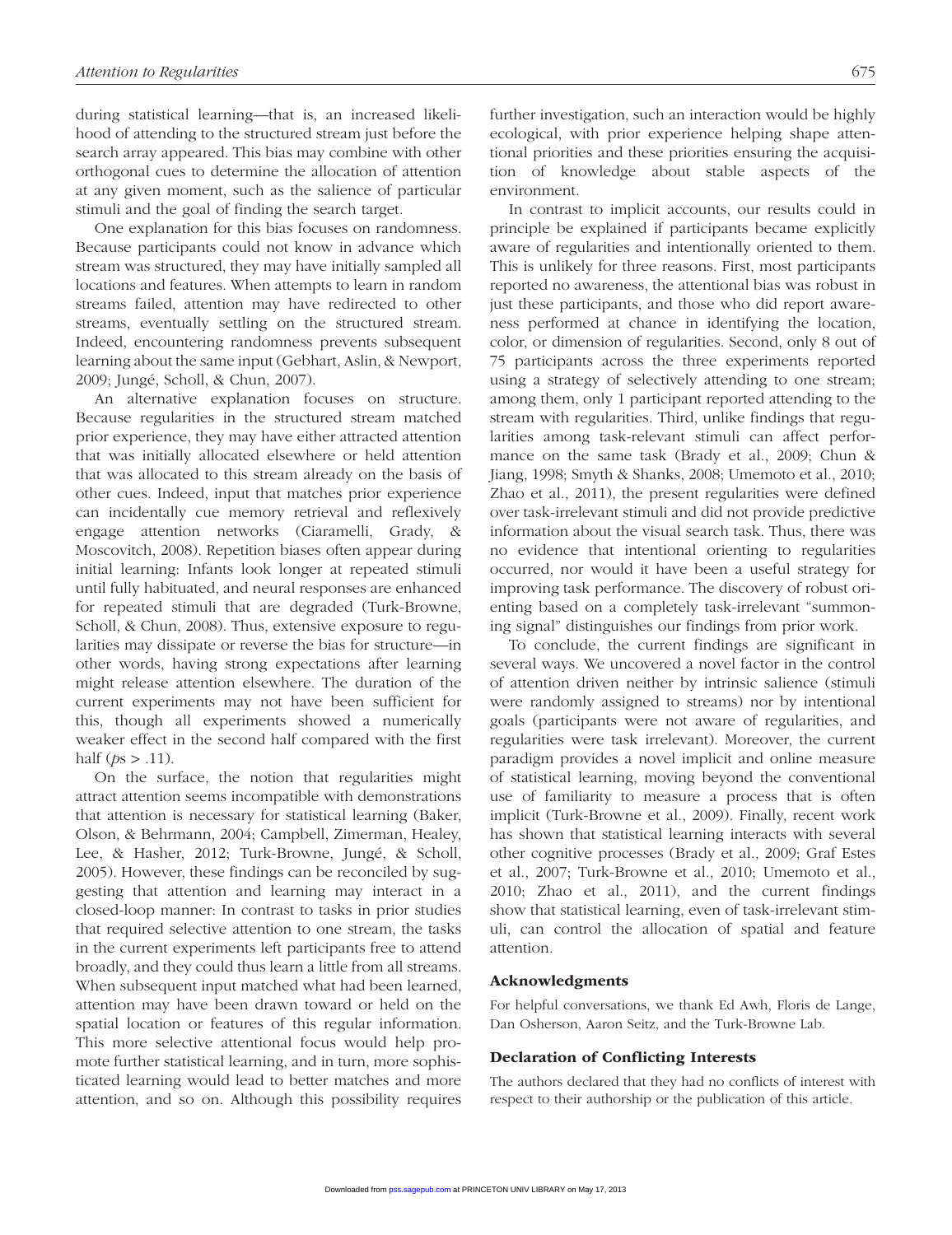#### Funding

This work was supported by a postdoctoral fellowship from the Natural Sciences and Engineering Research Council of Canada (to N. A.-A.) and by National Institutes of Health Grant No. R01-EY021755 (to N. B. T.-B.).

#### Supplemental Material

Additional supporting information may be found at http://pss .sagepub.com/content/by/supplemental-data

#### References

- Abrams, R. A., & Christ, S. E. (2003). Motion onset captures attention. *Psychological Science*, *14*, 427–432.
- Bacon, W. F., & Egeth, H. (1994). Overriding stimulus-driven attentional capture. *Perception & Psychophysics*, *55*, 485– 496.
- Baker, C. I., Olson, C. R., & Behrmann, M. (2004). Role of attention and perceptual grouping in visual statistical learning. *Psychological Science*, *15*, 460–466.
- Brady, T. F., Konkle, T., & Alvarez, G. A. (2009). Compression in visual short-term memory: Using statistical regularities to form more efficient memory representations. *Journal of Experimental Psychology: General*, *138*, 487–502.
- Brainard, D. H. (1997). The Psychophysics Toolbox. *Spatial Vision*, *10*, 433–436.
- Campbell, K. L., Zimerman, S., Healey, M. K., Lee, M. M., & Hasher, L. (2012). Age differences in visual statistical learning. *Psychology and Aging*, *27*, 650–656. doi:10.1037/ a0026780
- Chalk, M., Seitz, A., & Seriès, P. (2010). Rapidly learned stimulus expectations alter perception of motion. *Journal of Vision*, *10*(8), Article 2. Retrieved from http://www.journalof vision.org/content/10/8/2
- Chun, M. M., Golomb, J. D., & Turk-Browne, N. B. (2011). A taxonomy of external and internal attention. *Annual Review of Psychology*, *62*, 73–101.
- Chun, M. M., & Jiang, Y. (1998). Contextual cueing: Implicit learning and memory of visual context guides spatial attention. *Cognitive Psychology*, *36*, 28–71.
- Chun, M. M., & Jiang, Y. (1999). Top-down attentional guidance based on implicit learning of visual covariation. *Psychological Science*, *10*, 360–365.
- Ciaramelli, E., Grady, C. L., & Moscovitch, M. (2008). Top-down and bottom-up attention to memory: A hypothesis (AtoM) on the role of the posterior parietal cortex in memory retrieval. *Neuropsychologia*, *46*, 1828–1851.
- Corbetta, M., & Shulman, G. L. (2002). Control of goal-directed and stimulus-driven attention in the brain. *Nature Reviews Neuroscience*, *3*, 215–229.
- Fiser, J., & Aslin, R. N. (2001). Unsupervised statistical learning of higher-order spatial structures from visual scenes. *Psychological Science*, *12*, 499–504.
- Fiser, J., & Aslin, R. N. (2002). Statistical learning of higherorder temporal structure from visual shape sequences. *Journal of Experimental Psychology: Learning, Memory, and Cognition*, *28*, 458–467.
- Folk, C. L., Remington, R. W., & Johnston, J. C. (1992). Involuntary covert orienting is contingent on attentional

control settings. *Journal of Experimental Psychology: Human Perception and Performance*, *18*, 1030–1044.

- Franconeri, S. L., & Simons, D. J. (2003). Moving and looming stimuli capture attention. *Perception & Psychophysics*, *65*, 999–1010.
- Gebhart, A. L., Aslin, R. N., & Newport, E. L. (2009). Changing structures in midstream: Learning along the statistical garden path. *Cognitive Science*, *33*, 1087–1116.
- Graf Estes, K. M., Evans, J., Alibali, M. W., & Saffran, J. R. (2007). Can infants map meaning to newly segmented words? Statistical segmentation and word learning. *Psychological Science*, *18*, 254–260.
- Hopfinger, J. B., Buonocore, M. H., & Mangun, G. R. (2000). The neural mechanisms of top-down attentional control. *Nature Neuroscience*, *3*, 284–291.
- Itti, L., & Koch, C. (2001). Computational modelling of visual attention. *Nature Reviews Neuroscience*, *2*, 194–203.
- Johnston, W. A., Hawley, K. J., Plew, S. H., Elliott, J. M., & DeWitt, M. J. (1990). Attention capture by novel stimuli. *Journal of Experimental Psychology: General*, *119*, 397–411.
- Jonides, J. (1981). Voluntary vs. automatic control over the mind's eye's movement. In J. B. Long & A. D. Baddeley (Eds.), *Attention and performance* (Vol. 9, pp. 187–203). Hillsdale, NJ: Erlbaum.
- Jungé, J. A., Scholl, B. J., & Chun, M. M. (2007). How is spatial context learning integrated over signal versus noise? A primacy effect in contextual cueing. *Visual Cognition*, *15*, 1–11.
- Miller, E. K., & Cohen, J. D. (2001). An integrative theory of prefrontal cortex function. *Annual Review of Neuroscience*, *24*, 167–202.
- Pashler, H., Johnston, J., & Ruthruff, E. (2001). Attention and performance. *Annual Review of Psychology*, *52*, 629–651.
- Pelli, D. G. (1997). The VideoToolbox software for visual psychophysics: Transforming numbers into movies. *Spatial Vision*, *10*, 437–442.
- Perruchet, P., & Pacton, S. (2006). Implicit learning and statistical learning: Two approaches, one phenomenon. *Trends in Cognitive Sciences*, *10*, 233–238.
- Posner, M. I. (1980). Orienting of attention. *Quarterly Journal of Experimental Psychology*, *32*, 3–25.
- Saffran, J. R., Aslin, R. N., & Newport, E. L. (1996). Statistical learning by 8-month-old infants. *Science*, *274*, 1926–1928.
- Smyth, A. C., & Shanks, D. R. (2008). Awareness in contextual cuing with extended and concurrent explicit tests. *Memory & Cognition*, *36*, 403–415.
- Summerfield, J. J., Lepsien, J., Gitelman, D. R., Mesulam, M. M., & Nobre, A. C. (2006). Orienting attention based on longterm memory experience. *Neuron*, *49*, 905–916.
- Theeuwes, J. (1992). Perceptual selectivity for color and form. *Perception & Psychophysics*, *51*, 599–606.
- Theeuwes, J. (2004). Top-down search strategies cannot override attentional capture. *Psychonomic Bulletin & Review*, *11*, 65–70.
- Treisman, A., & Souther, J. (1985). Search asymmetry: A diagnostic for preattentive processing of separable features. *Journal of Experimental Psychology: General*, *114*, 285– 310.
- Turk-Browne, N. B., Isola, P. J., Scholl, B. J., & Treat, T. A. (2008). Multidimensional visual statistical learning. *Journal*